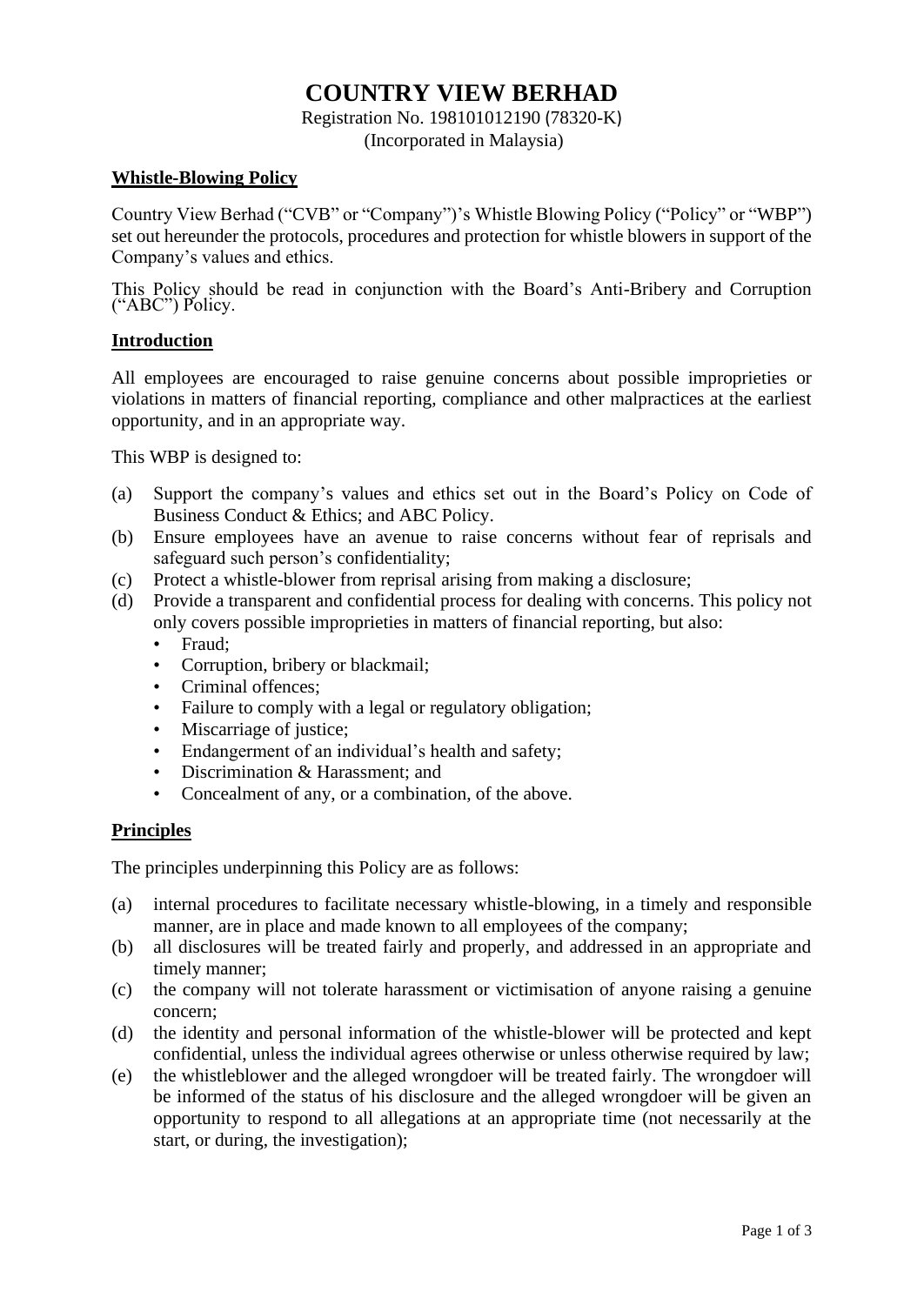- (f) personal information, including the identity, of the whistle-blower and the alleged wrongdoer shall only be revealed on a 'need-to-know' basis; and
- (g) the company will ensure no one will be at risk of suffering some form of reprisal as a result of raising a concern even if the individual is mistaken. The company, however, does not extend this assurance to someone who maliciously raises a matter which he knows is untrue.

#### **Covered Concerns**

A disclosure relating to, but not limited to, either of the following concerns or wrongdoings by any person in the conduct of the business shall be reported:

- (a) corruption, bribery and fraud;
- (b) criminal offence or any breach of the laws of Malaysia;
- (c) acceptance of gifts/ favour what would be deemed reasonable or such threshold fixed by Management;
- (d) misuse and/or misappropriation of the company's funds or assets
- (e) impropriety (including financial and operational, etc.) within the company;
- (f) gross mismanagement within the company;
- (g) breach of code of ethics of the company including discrimination and harassment, sexual, physical or other abuse of human rights; and
- (h) act or omission jeopardising the health and safety of the company's employees or the public.

#### **Reporting Procedure**

If any employee believes reasonably and in good faith that malpractices exist in the work place, the employee should report this immediately to the Head of Department. However, if for any reason the employee is reluctant to do so, then the employee should report the concerns to either the:

- Head of Human Resources Department; or
- The Group General Manager;
- The Executive Directors.

Employees concerned about speaking to another member of staff can speak, in confidence, to the Group General Manager. The employee will be provided counselling advice. These concerns will be reported to the Management without revealing the identity of the whistleblower.

If these channels have been followed and if employees still have unresolved concerns or if employees feel the matter is grave in nature that it cannot be discussed with any of the appointed persons above, they should contact the Senior Independent Director at cvbsid@countryview.com.my, being the director identified in the company's annual report as one to whom concerns may be conveyed.